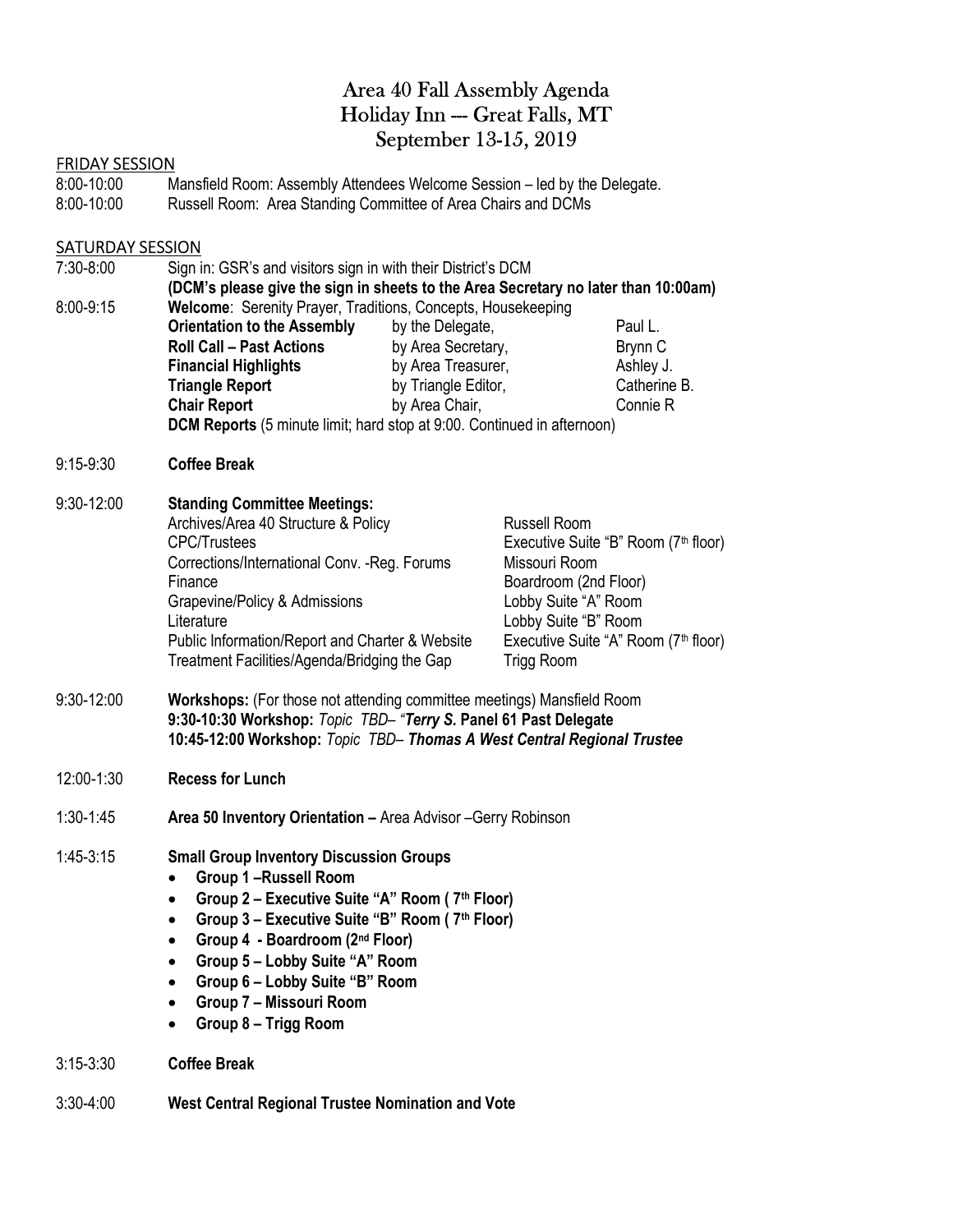| 4:00 -5:00            | Floor Assembly (Committee Reports, Motions, and Discussion)                                                                                                                                        |            |  |  |
|-----------------------|----------------------------------------------------------------------------------------------------------------------------------------------------------------------------------------------------|------------|--|--|
|                       | <b>DCM Reports (Finish)</b>                                                                                                                                                                        |            |  |  |
|                       | Archives/Area 40 Policy & Structure                                                                                                                                                                | Kacie N.   |  |  |
|                       | <b>Archivist Report</b>                                                                                                                                                                            | Earl F.    |  |  |
|                       | <b>Ad-Hoc Committee</b>                                                                                                                                                                            | Sherry C.  |  |  |
|                       | Public Information/Report and Charter & Website                                                                                                                                                    | Sabrina C. |  |  |
|                       | Webmaster Report                                                                                                                                                                                   | Brandon M. |  |  |
|                       | <b>Treatment Facilities/Agenda</b>                                                                                                                                                                 | Steve S.   |  |  |
|                       | Literature                                                                                                                                                                                         | Grant M.   |  |  |
|                       | <b>CPC/Trustees</b>                                                                                                                                                                                | Terri T.   |  |  |
|                       | Corrections/International Conventions-Regional Forums                                                                                                                                              | Jeremiah S |  |  |
|                       | Grapevine/Policy & Admissions                                                                                                                                                                      | Shawn N.   |  |  |
|                       | Finance                                                                                                                                                                                            | Ashley J.  |  |  |
| $5:00 - 7:00$         | <b>Recess for Dinner</b>                                                                                                                                                                           |            |  |  |
| 7:00-7:45             | West Central Regional Trustee Sharing - Thomas Ardolf                                                                                                                                              |            |  |  |
| 7:45-8:00             | <b>Coffee Break</b>                                                                                                                                                                                |            |  |  |
|                       |                                                                                                                                                                                                    |            |  |  |
| 8:00-9:00             | Floor Assembly (Committee Reports, Motions, and Discussion)                                                                                                                                        |            |  |  |
|                       | DCM Reports (Finish)                                                                                                                                                                               | Kacie N.   |  |  |
|                       | Archives/Area 40 Policy & Structure<br><b>Archivist Report</b>                                                                                                                                     | Earl F.    |  |  |
|                       | <b>Ad-Hoc Committee</b>                                                                                                                                                                            | Sherry C.  |  |  |
|                       | Public Information/Report and Charter & Website                                                                                                                                                    | Sabrina C. |  |  |
|                       | Webmaster Report                                                                                                                                                                                   | Brandon M. |  |  |
|                       | <b>Treatment Facilities/Agenda</b>                                                                                                                                                                 | Steve S.   |  |  |
|                       | Literature                                                                                                                                                                                         | Grant M.   |  |  |
|                       | <b>CPC/Trustees</b>                                                                                                                                                                                | Terri T.   |  |  |
|                       | Corrections/International Conventions-Regional Forums                                                                                                                                              | Jeremiah S |  |  |
|                       | Grapevine/Policy & Admissions                                                                                                                                                                      | Shawn N.   |  |  |
|                       | Finance                                                                                                                                                                                            | Ashley J.  |  |  |
| 9:00-10:00            | (Ask-It-Basket & Sharing) Led by: Terry S., Past Delegate Missouri Rm<br><b>GSR Breakout</b><br>DCM Breakout (Ask-It-Basket & Sharing) Led by: Thomas Ardolf-- Russell Rm                          |            |  |  |
| 10:00                 | <b>Ice Cream Social</b>                                                                                                                                                                            |            |  |  |
| <b>SUNDAY SESSION</b> |                                                                                                                                                                                                    |            |  |  |
| 8:00-8:30             | Roundup, Intergroup, Service Conference Committee Reports and Class A Trustee Report                                                                                                               |            |  |  |
| $8:30 - 9:00$         | <b>Past Delegate Sharing</b>                                                                                                                                                                       |            |  |  |
| $9:00-9:15$           | <b>Coffee Break</b>                                                                                                                                                                                |            |  |  |
| $9:15 - 10:30$        | <b>Inventory Reports and Discussion</b>                                                                                                                                                            |            |  |  |
| 10:30-12:00           | Resume Floor Assembly (Committee Reports, Motions, and Discussion) (Followed by general sharing as time<br>Floor comments: 3-minute time limit<br>allows. Reports: 5-minute time limit             |            |  |  |
|                       | The Holiday Inn graciously placed ashtrays outside. They ask that smoking and vaping be limited to the<br>outside smoking areas and away from doorways. Our thoughtful compliance and courtesy are |            |  |  |

appreciated

## Adjourn – Travel Safely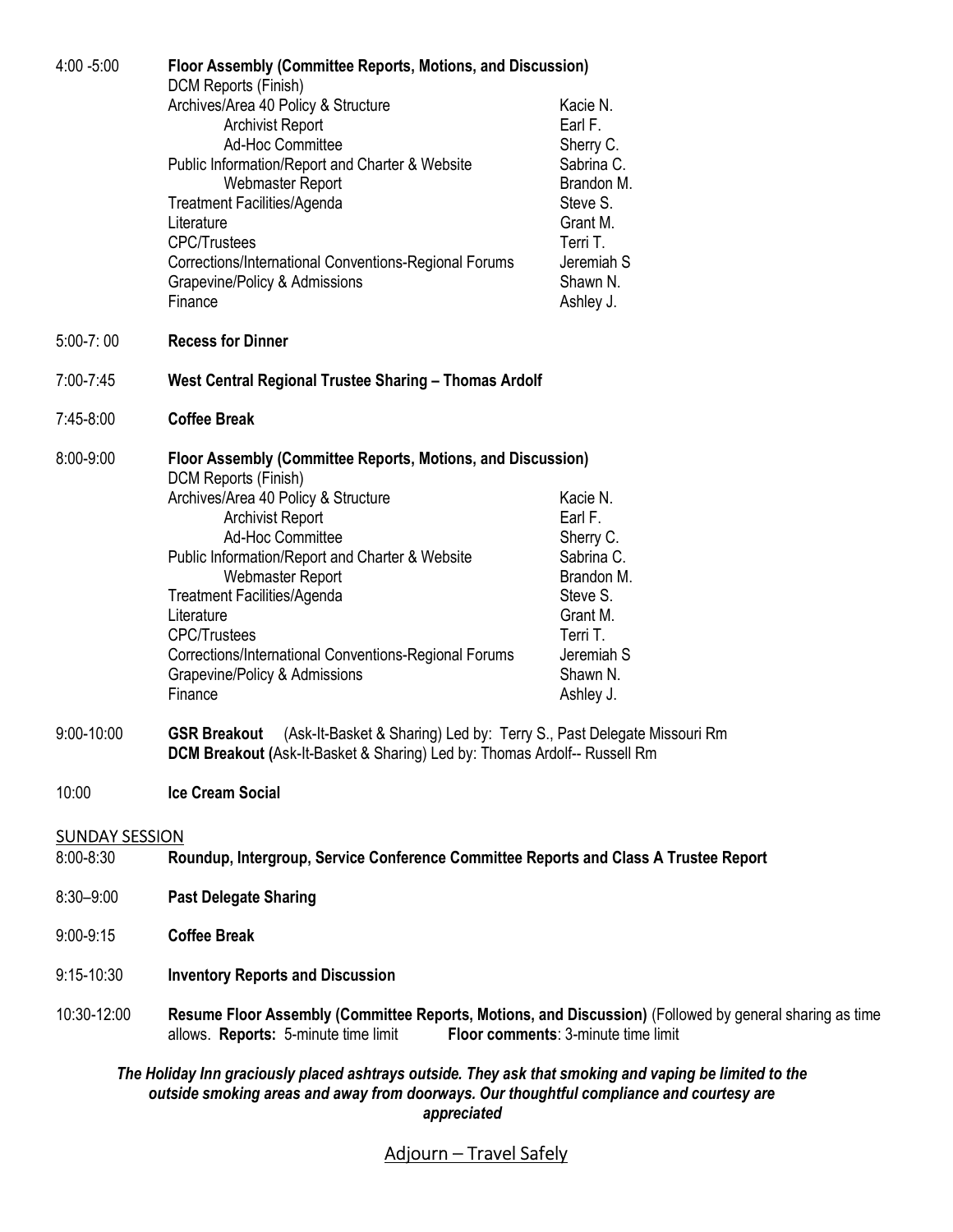#### Spring Assembly – TBD. The Location is scheduled for Holiday Inn in Great Falls, MT.

The following is a list of agenda items and the Area Committees they have been assigned to for review. All items originate in Area 40 (including the items about review of what the General Service Conference did this last spring, which is our chance to look at whether we want to respond to any GSC action or inaction). The Committee Chairs and DCMs were sent a list of agenda items with, in most instances, corresponding background information. This information is then passed on to other members of those committees and to GSRs in the districts and other interested members of our Fellowship for research, review and discussion, in turn providing for a well-informed conscience/decision. If your Group has any comments, questions, and concerns or would like copies of any background information please contact the appropriate Area Committee Chair or your DCM. Your DCM has the names, phone numbers and addresses of the Area Committee (which also appear in the Triangle) or you can email them through the Area's website www.aamontana.org should you need them. (NOTE: the process by which items are submitted, dispersed, considered and brought to the Assembly is detailed in the Area 40 Committee System Policy and Procedures manual which is available through your DCM and on the web site). Review Concepts I, II, III, X, XII and Tradition 2 for a clearer understanding of the above process. The following Committees/Committee agenda items are listed in order of presentation.

## Archives/Area 40 Structure & Policy – Kacie N.

#### Archives – Area 40

- 1. Review assembly report of the Area 40 Archives Chair.
- 2. Review Archivist Report.
- 3. Review activity of Archives Committees throughout Area 40.

### Structure & Policy — Area 40

- 1. Area Assembly Evaluation Report.
- 2. Review Ad-Hoc Committee Report on Venue
- 3. Consider changing Venue Responsibility to Area Adviser
- 4. Consider voting privileges be granted to the Archivist, Webmaster, Area Advisor & Bridging the Gap Chair.

### Archives — GSC

1. Review 69<sup>th</sup> General Service Conference Report

## **Corrections** International Conventions Regional Forums Jeremiah S.

#### Corrections – Area 40

- 1. Review assembly report of the Area 40 Corrections Chair.
- 2. Report on Pink Can income and disbursements.
- 3. Review activity as it relates to Corrections in the Groups and Districts of Area 40.

#### Corrections – GSC

1. Review 69th General Service Conference Report

### International Conventions/Regional Forums - GSC

1. Review 69th General Service Conference Report

2.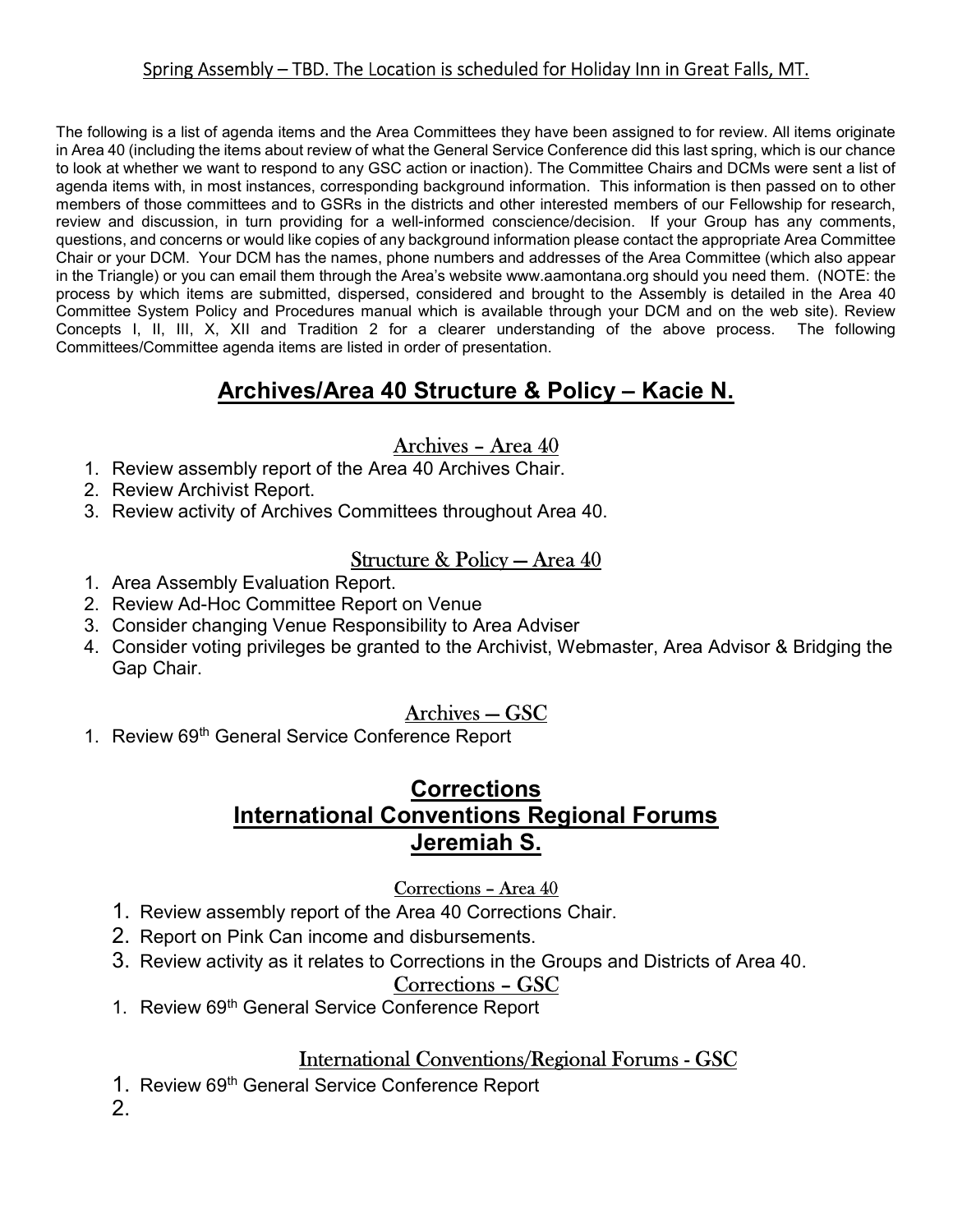# Public Information/Report & Charter – Sabrina C.

### Public Information – Area 40

- 1. Review assembly report of the Area 40 Public Information Chair.
- 2. Review assembly report of the Area 40 Webmaster.
- 3. Consider changing the way the Hotline is answered by AA Members.
- 4. Consider the webmaster work with the Bridging the Gap (BTG) committee to create a privacy-protected link that would be accessed by professionals in our treatment and correctional institutions to aid potential AA members in signing up for the BTG program.
- 5. Review Activity of Public Information Committees in Groups and Districts throughout Area 40.

## Public Information – GSC

1. Review 69<sup>th</sup> General Service Conference Report

## Report and Charter – GSC

1. Review 69<sup>th</sup> General Service Conference Report

## Treatment/Accessibilities/Agenda – Steve S.

### Treatment/ Accessibilities/Agenda – Area 40

- 1. Review assembly report of the Area 40 Treatment Chair.
- 2. Review assembly report of the Bridging the Gap Chair
- 3. Consider a bidding to host the National Bridging the Gap Workshop weekend.
- 4. Review activities of Treatment Committees in Districts and Groups throughout Area 40.

### Treatment/ Accessibilities – GSC

1. Review 69<sup>th</sup> General Service Conference Report

## Agenda – GSC

1. Review 69<sup>th</sup> General Service Conference Report

# Grapevine/GSC Policy & Admissions – Shawn N.

### Grapevine – Area 40

- 1. Review assembly report of the Area 40 Grapevine Chair.
- 2. Review activity among the Groups and Districts of Area 40 as it relates to the Grapevine.

## Grapevine – GSC

1. Review 69<sup>th</sup> General Service Conference Report

## Policy & Admissions – GSC

1. Review 69<sup>th</sup> General Service Conference Report